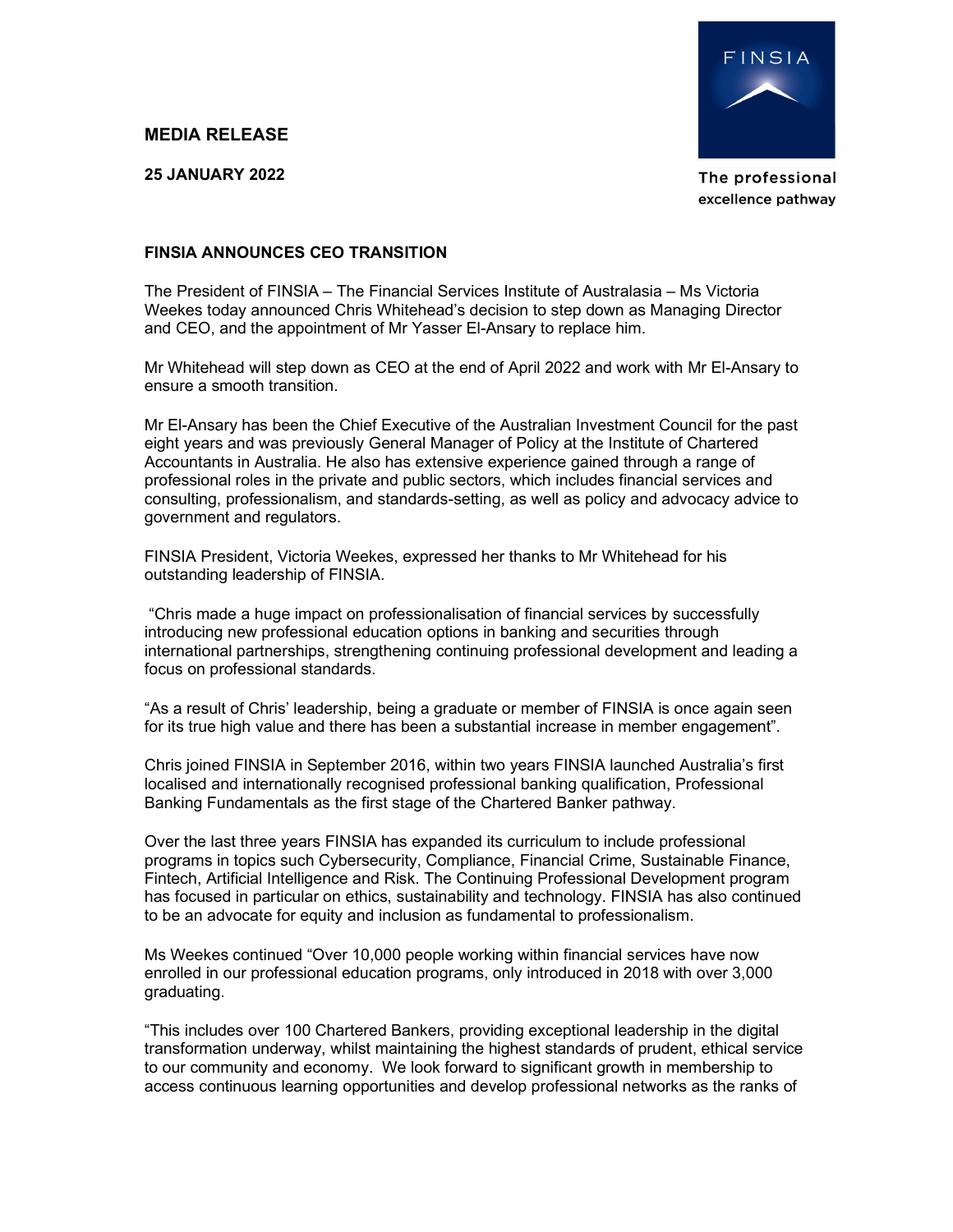program graduates swell. We will continue to expand our programs further, particularly in the securities and wealth segments.

"FINSIA has responded very well to a range of difficult challenges, thanks to Chris' leadership, including responding to falling trust in financial services, the Royal Commission, rapid digital transformation, increasing cybercrime, climate change risks and of course COVID-19.

"We warmly thank Chris for his contribution over the past 5 years and wish him every success in the next stage of his career."

Mr Whitehead said he had been privileged to lead FINSIA with its 8000 members in Australia & New Zealand covering banking, institutional markets, funds management and securities including financial advice.

"I want to acknowledge and thank our current President, Victoria Weekes, and former President, David Gall, past and present Directors, Council members, and my entire team for their dedicated support over the years.

"I am proud to have led a team which has successfully re-established and grown FINSIA's portfolio of education programs and raised professional standards, rebuilding trust, confidence and pride in our industry.

"I am proud of all of our thousands of graduates and particularly to have achieved Chartered Banker status personally.

"I have enjoyed strengthening FINSIA's relationships across its membership, with Government, regulators, industry bodies and other stakeholders. I have been particularly pleased to see the emergence of strong relationships with international finance professional associations such as the Chartered Banker Institute, the Chartered Institute of Securities and Investments, the Global Ethical Finance Initiative, the Asian Securities and Investments Federation and the Asia Pacific Association of Banking Institutes. FINSIA also became a foundation member of the Global Banking Education Standards Board in association with over 20 international peer organisations. The connection to those organisations and the perspectives they offer are of great value.

"FINSIA has advocated that operating within principles-based regulation requires professional judgement with personal accountability.

"I am most gratified, as my term nears an end, to see the Final Report of the Independent Review of the Banking Code of Practice adopt this kind of approach in recommending that banks develop industry wide standards for competency and conduct of bank staff. This is an important recognition which will benefit the community."

Commenting on his appointment Mr El-Ansary said:

"I am excited and honoured to have been chosen to lead FINSIA. My professional experience across the financial services industry, and in policy and advocacy, creates a strong foundation upon which to continue building FINSIA's long-term success.

"I am looking forward to working with the FINSIA Board and the FINSIA Team to continue to deliver industry-leading outcomes for the organisation's members and the community."